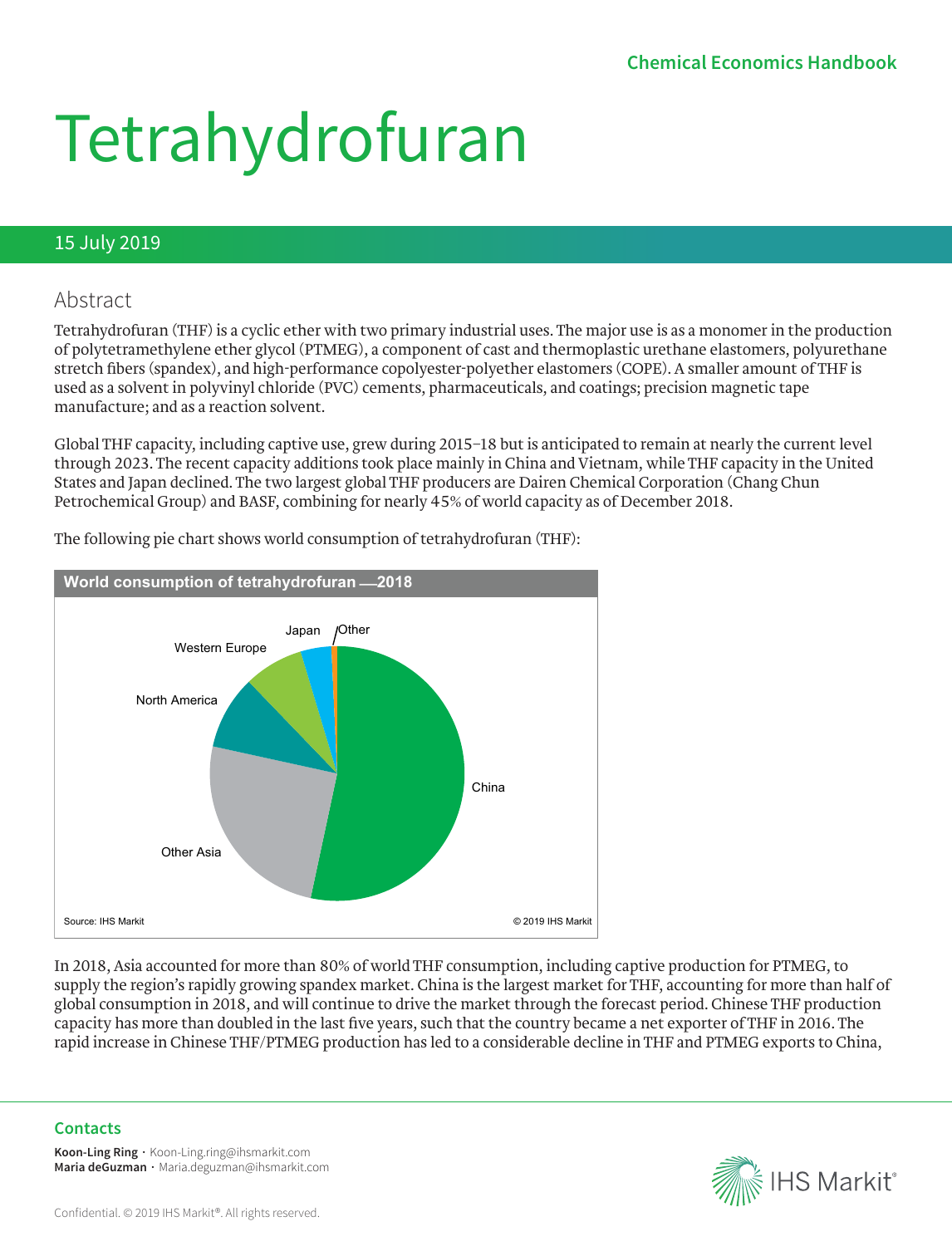especially from Taiwan and Japan. Taiwanese exports have shifted to India, Japan, and South Korea, whereas Japan shifted to being a net importer of THF in 2015.

North America is the second-largest market for THF, led by the United States. In the United States, major producers are both back- and forward-integrated into 1,4-butanediol (BDO) and PTMEG. THF is used primarily for PTMEG production, more than half of which is consumed for polyurethane elastomers; solvent production accounted for the remainder. THF consumption in the United States is expected to grow at 2–3% on average through 2023, driven by PTMEG demand for polyurethanes and growth for solvent use of THF as a replacement for chlorinated solvents; the spandex market in the United States will continue to decline. THF consumption in Western Europe and Japan will be flat to declining through the forecast period.

The rapid increase in THF production capacity in China also led to low operating rates and falling prices in the THF market through 2016. The global operating rate has improved since then, but still remained below 60% in 2018. As consumption of THF is expected to grow at a faster pace than capacity over the forecast period, operating rates will continue to improve, approaching 70% by 2023. Overall, global THF consumption is expected to grow at an average of 3–4% annually over the forecast period, primarily driven by Chinese PTMEG production.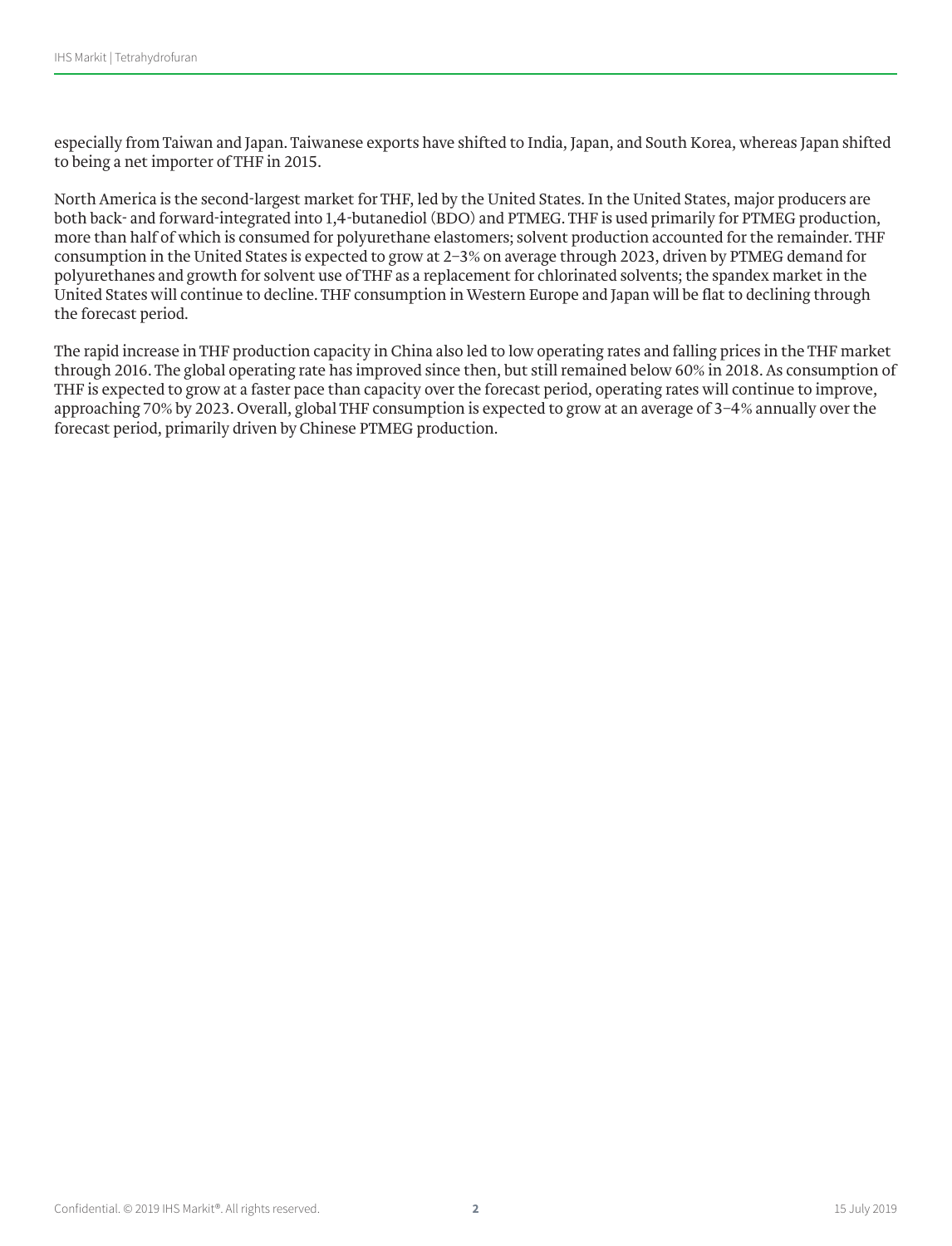## Contents

| <b>Executive summary</b>                   | 5  |
|--------------------------------------------|----|
| <b>Summary</b>                             | 6  |
| <b>Manufacturing processes</b>             | 10 |
| Conventional method-butanediol cyclization | 10 |
| n-Butane/maleic anhydride process          | 10 |
| Butadiene/acetic acid process              | 11 |
| Furfural process                           | 11 |
| <b>Supply and demand by region</b>         | 13 |
| <b>United States</b>                       | 13 |
| - Producing companies                      | 13 |
| - Salient statistics                       | 13 |
| - Consumption                              | 14 |
| - Polytetramethylene ether glycol          | 15 |
| - Solvent                                  | 15 |
| - Price                                    | 16 |
| - Trade                                    | 16 |
| Canada                                     | 17 |
| Latin America                              | 18 |
| Western Europe                             | 19 |
| - Producing companies                      | 19 |
| - Salient statistics                       | 21 |
| - Consumption                              | 22 |
| - Price                                    | 23 |
| - Trade                                    | 23 |
| - Imports                                  | 23 |
| – Exports                                  | 24 |
| Central and Eastern Europe                 | 25 |
| - Producing companies                      | 25 |
| - Salient statistics                       | 25 |
| - Consumption                              | 26 |
| - Trade                                    | 27 |
| - Imports                                  | 27 |
| – Exports                                  | 27 |
| Middle East                                | 27 |
| - Producing companies                      | 28 |
| - Salient statistics                       | 28 |
| - Consumption                              | 29 |
| - Trade                                    | 29 |
| - Imports                                  | 29 |
| - Exports                                  | 30 |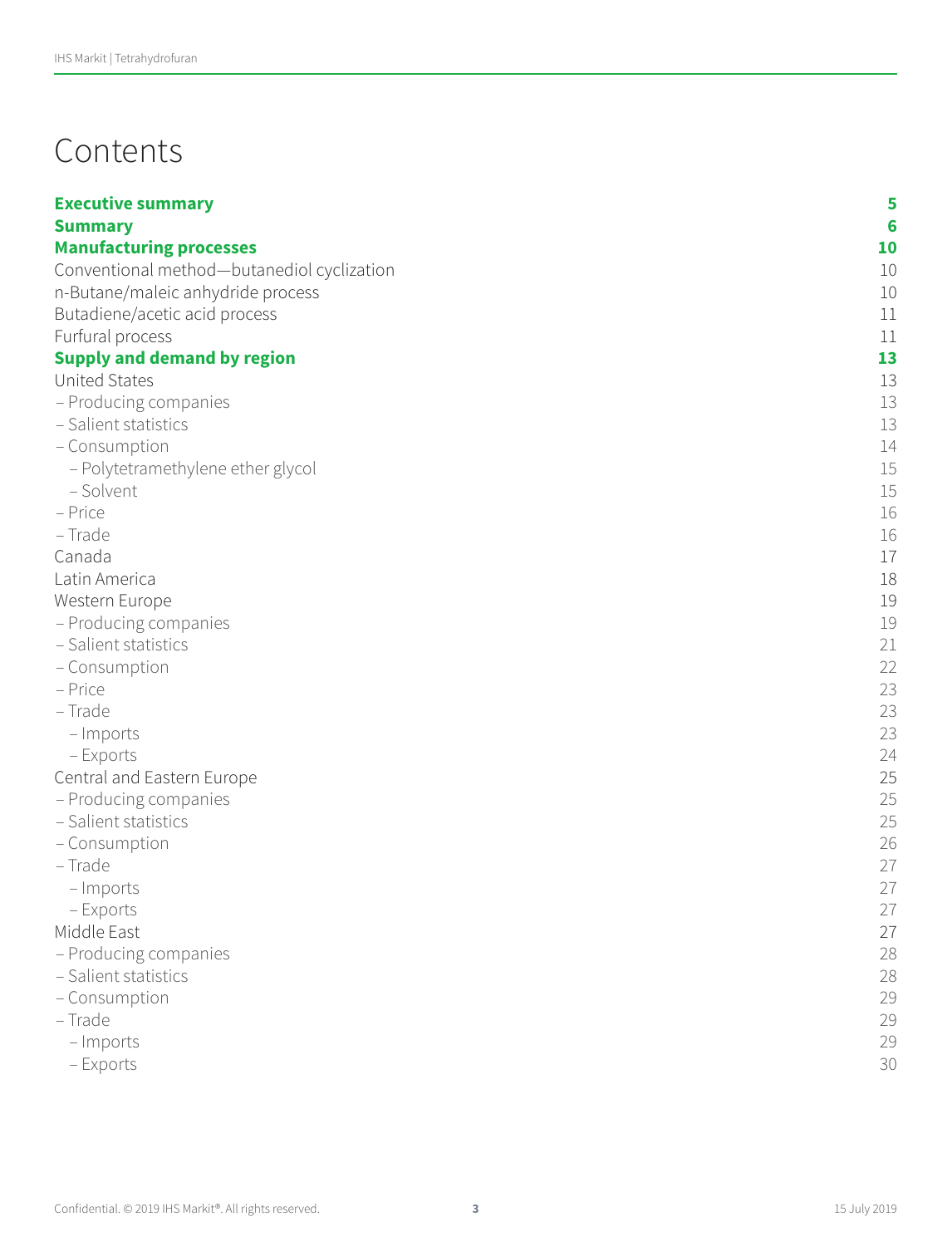| Africa                      | 31 |
|-----------------------------|----|
| - Producing companies       | 32 |
| - Salient statistics        | 32 |
| - Consumption               | 32 |
| - Trade                     | 33 |
| - Imports                   | 33 |
| - Exports                   | 34 |
| Japan                       | 34 |
| - Producing companies       | 34 |
| - Salient statistics        | 35 |
| - Consumption               | 35 |
| - Price                     | 37 |
| - Trade                     | 37 |
| China                       | 39 |
| - Producing companies       | 39 |
| - Salient statistics        | 41 |
| - Consumption               | 42 |
| - Price                     | 43 |
| - Trade                     | 44 |
| Other Asia                  | 45 |
| - Producing companies       | 45 |
| - Salient statistics        | 46 |
| - Consumption               | 47 |
| $-$ India                   | 48 |
| - Malaysia                  | 48 |
| - South Korea               | 49 |
| - Taiwan                    | 50 |
| - Vietnam                   | 51 |
| <b>Additional resources</b> | 52 |
| <b>Revisions</b>            | 53 |